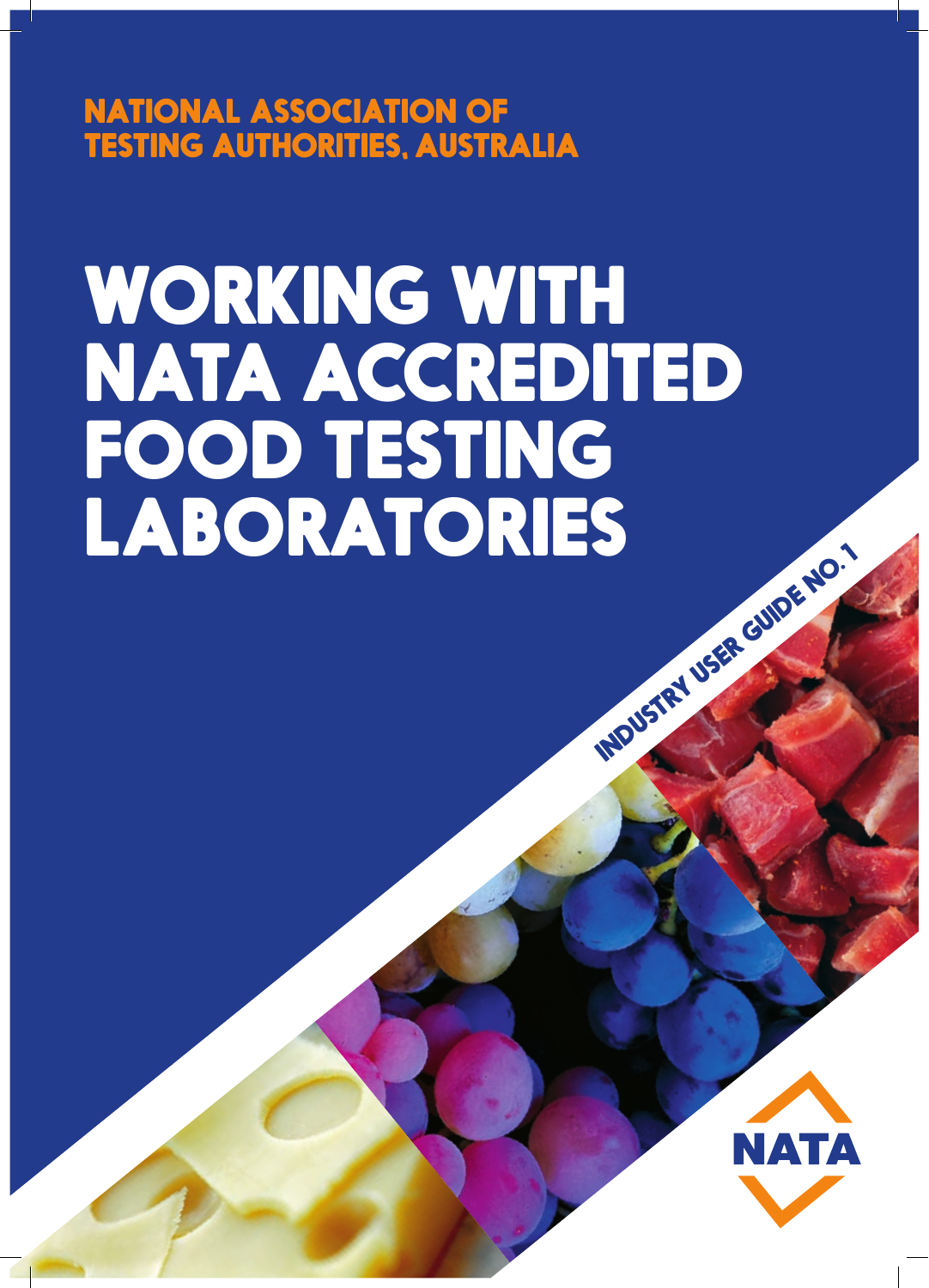# WHY USE A NATA ACCREDITED LABORATORY?

NATA Accreditation is about confidence – yours and that of your customers – in the data and information on which you must make informed decisions.

NATA Accreditation covers activities that produce this technical/scientific data and information; testing, measurement, examinations and inspections.

In NATA's vocabulary, accreditation has a very specific meaning.

A procedure by which an **authoritative body** gives formal recognition that a body is **competent** to carry out **specific tasks**.

Hence, NATA Accreditation is a high level process of recognising collective, specific and demonstrated competencies. The core of NATA Accreditation is the third party, objective, peer assessment process at a scientific and technical level that provides assurance of the facility's capability to produce reliable data from particular analyses or inspections. The NATA Accreditation Criteria include the international standard ISO/IEC 17025 *General requirements for the competence of testing and calibration laboratories* which is used globally for accreditation.

In addition to confidence, NATA Accreditation provides you with:

- an ability to outsource to an independent, objective authority the monitoring of laboratory and inspection body performance;
- international arrangements providing for the mutual recognition of data produced by laboratories and inspection bodies accredited by NATA and equivalent accreditation bodies globally;
- a resource to resolve disputes relating to accredited services.

### WHAT FOOD TESTING ACTIVITIES ARE ACCREDITED BY NATA?

NATA accredits testing facilities that undertake chemical and microbiological analysis of virtually all types of food.

In addition to human health aspects of food safety and nutrition, NATA also accredits for the detection of contaminants and biosecurity hazards associated with food – both for import and export purposes.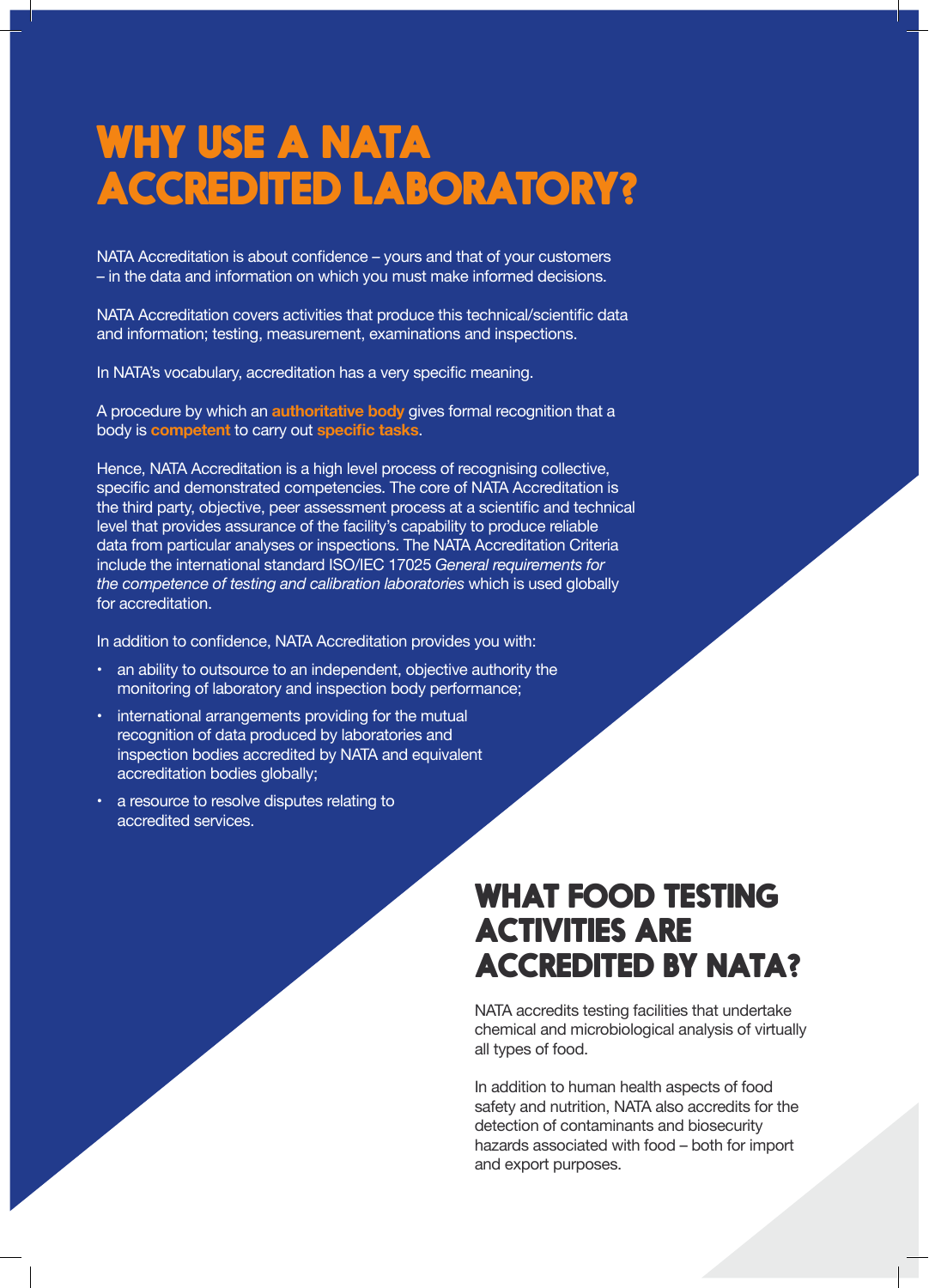# IS THE FACILITY ACCREDITED FOR WHAT I NEED?

A laboratory's NATA Accreditation may not cover every service that it provides so it is important to ask the correct question when seeking to have your samples tested.

#### *"Do you hold NATA Accreditation for [the specified analysis] of [the specific type of food]?"*

NATA Accredited facilities are able to add the NATA endorsement to reports covering accredited activities. The endorsement is not allowed to be applied to unaccredited tests. As such, a more concise specification is to state that

#### *"I require all results reported to be NATA-endorsed".*

The tests for which a facility has successfully demonstrated practical competence and capability at a NATA assessment are detailed within its Scope of Accreditation. The scope of accreditation contains important information such as analytes, techniques and applicable standards and codes. There may, however, be additional checks that you will need to make.

Scopes of accreditation are publicly available documents and hence the primary source of information for anyone wanting to have testing performed. They are accessible from the NATA website at **www.nata.com.au**

#### **Limited Scopes of Accreditation**

A laboratory may not have every test, measurement and examination described in a particular standard, code or specification included in its scope of accreditation. For example, some laboratories may only have a limited capability with regard to the list of tests specified in a standard. Where one or more tests can be performed validly in isolation – that is, they are not contingent on the product sample already having undergone another test(s) – NATA may accredit them for a subset of the standard, code or specification.

As such, when checking a laboratory's scope of accreditation, it is important to clarify any limitation on the capability.

It should be noted that an accredited laboratory is permitted to include the results of tests not covered by its scope of accreditation on a NATA-endorsed test report provided any such results are appropriately identified as not being covered by the endorsement. If you need all tests to be performed under the laboratory's scope of accreditation make this clear at the start.

That is why it is so important to specify that "all test results reported must be NATA-endorsed".

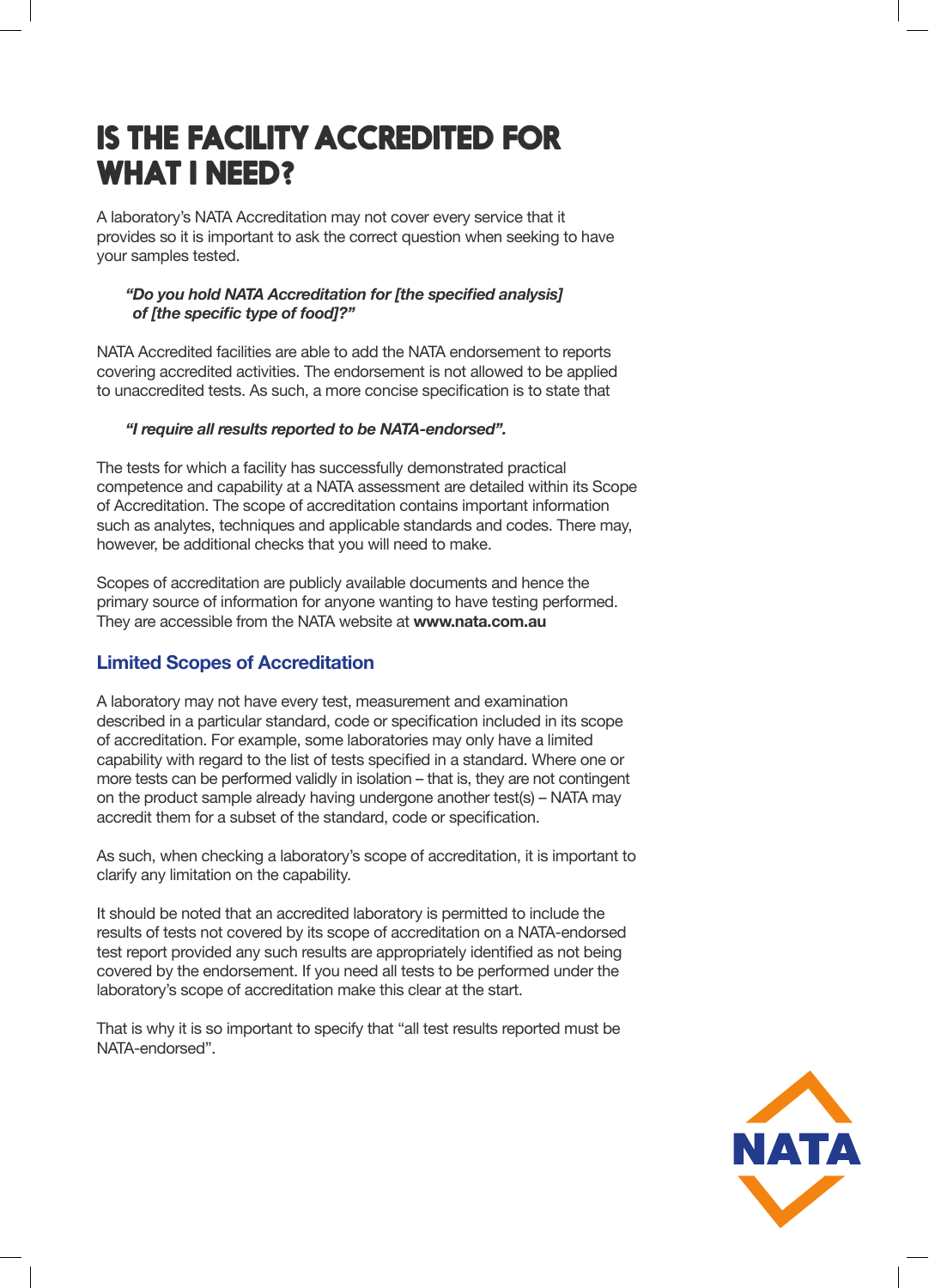# NATA-ENDORSEMENT – WHAT'S THE SIGNIFICANCE?

The NATA endorsement consists of the NATA logo, the laboratory's accreditation number and the International Standard with which the facility complies. This will be presented similarly to the following.



**Accredited for compliance with ISO/IEC 17025 Accreditation number xxxxx**

In addition, the following statements may be added:

*NATA is a signatory to the ILAC mutual recognition arrangement for the mutual recognition of the equivalence of testing, calibration and inspection*  **reports** [for those who may need international recognition of the reported results]

#### **NATA endorsed vs unendorsed reports – cost / benefit?**

NATA requires that all activities described in the scope of accreditation are performed using exactly the same processes and to the same level of confidence whether reported on a NATA-endorsed report or not.

Some laboratories do, however, apply a surcharge to issue an endorsed report for commercial or marketing reasons.

For you as the customer, the NATA-endorsement is there to provide prima facie evidence that the test results within the report have been issued under the laboratory's NATA Accreditation. Hence, you can have the confidence that the tests have been undertaken by competent staff using sound science/engineering as verified by NATA's peer assessment processes.

Similarly, your own customers and auditors (if your business is subject to some form of external oversight) may share this confidence.

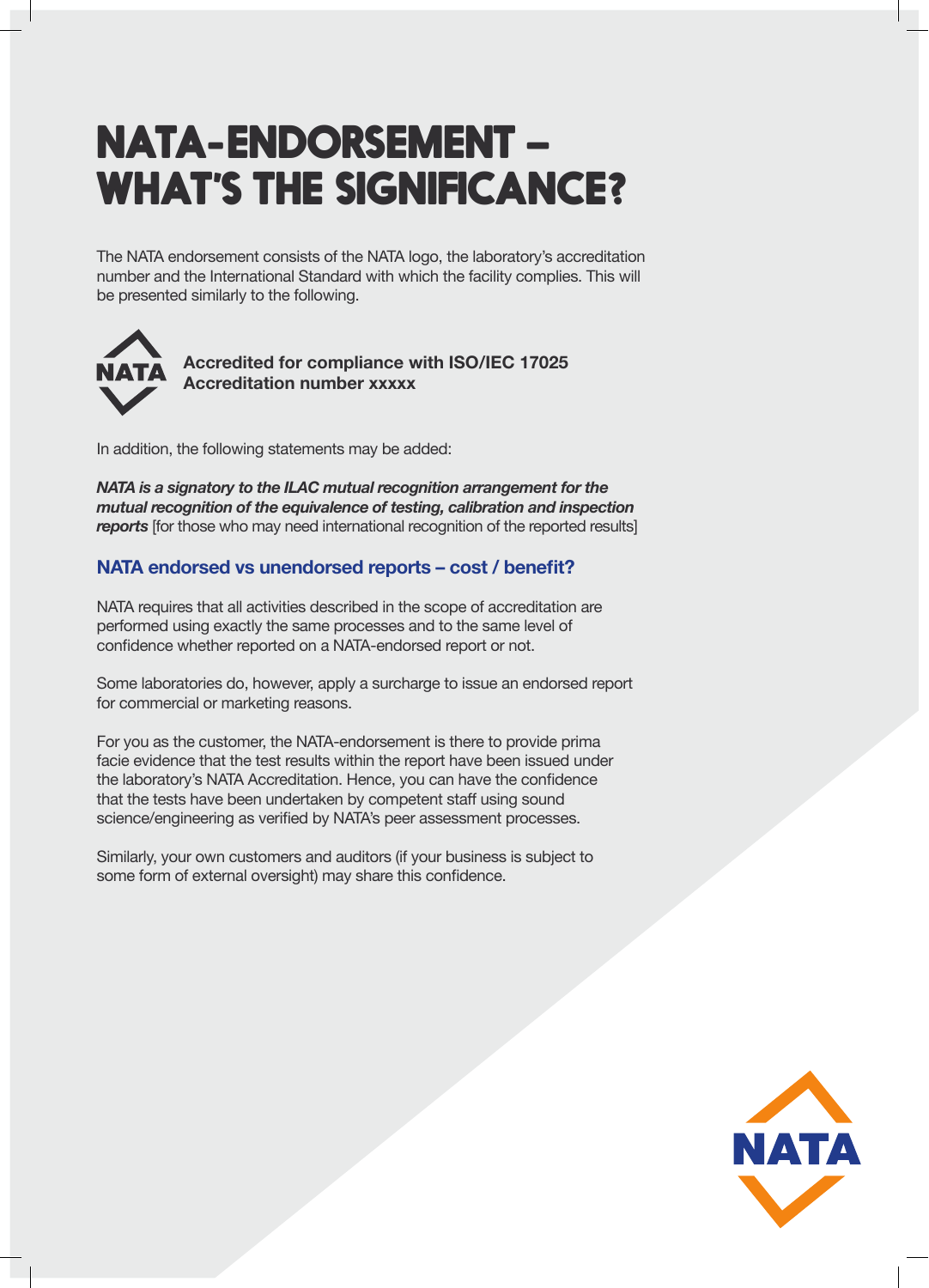# WHAT DO I NEED TO SPECIFY?

This may be stating the obvious but simply dropping off a product sample at a laboratory and saying "I want it tested" is not the best approach – yet it happens. NATA accredited laboratories will happily assist you with defining your needs but they do need some specific information first.

Once you have ascertained that the laboratory is appropriately accredited, the next step is to ensure clarity around:

- Why you need their services e.g. one-off investigation regulatory compliance, or on-going routine production testing;
- Any specifics for sampling your own or those relating to a standard/specification;
- What analyses you wish to have performed;
- Where appropriate, the standard, code or specification that is applicable;
- The test method to be used (if the standard, code or specification allows for options);
- If compositing of samples is allowed by the standard, code or specification, whether you want this to happen. (see below for more information)
- Whether it is for export purposes as this may impact on the selection of test criteria.

This gives the accredited laboratory a starting point for determining its ability and availability to undertake the work and, of course, the cost.

#### **What do I do if my testing requirements change?**

Where there is a standing arrangement or contract for samples to be routinely tested, the laboratory would not be expected to contact the customer on receipt of each batch of samples, even if the number of samples received might vary. Laboratories will, however, contact the customer if the sample type changes or the integrity of the sample is in doubt.

If you require a change to some aspect of a routine arrangement such as the test method or an analyte, it is your responsibility to notify the laboratory. Any material change to such a standing arrangement needs to be done in writing and confirmed by the laboratory.

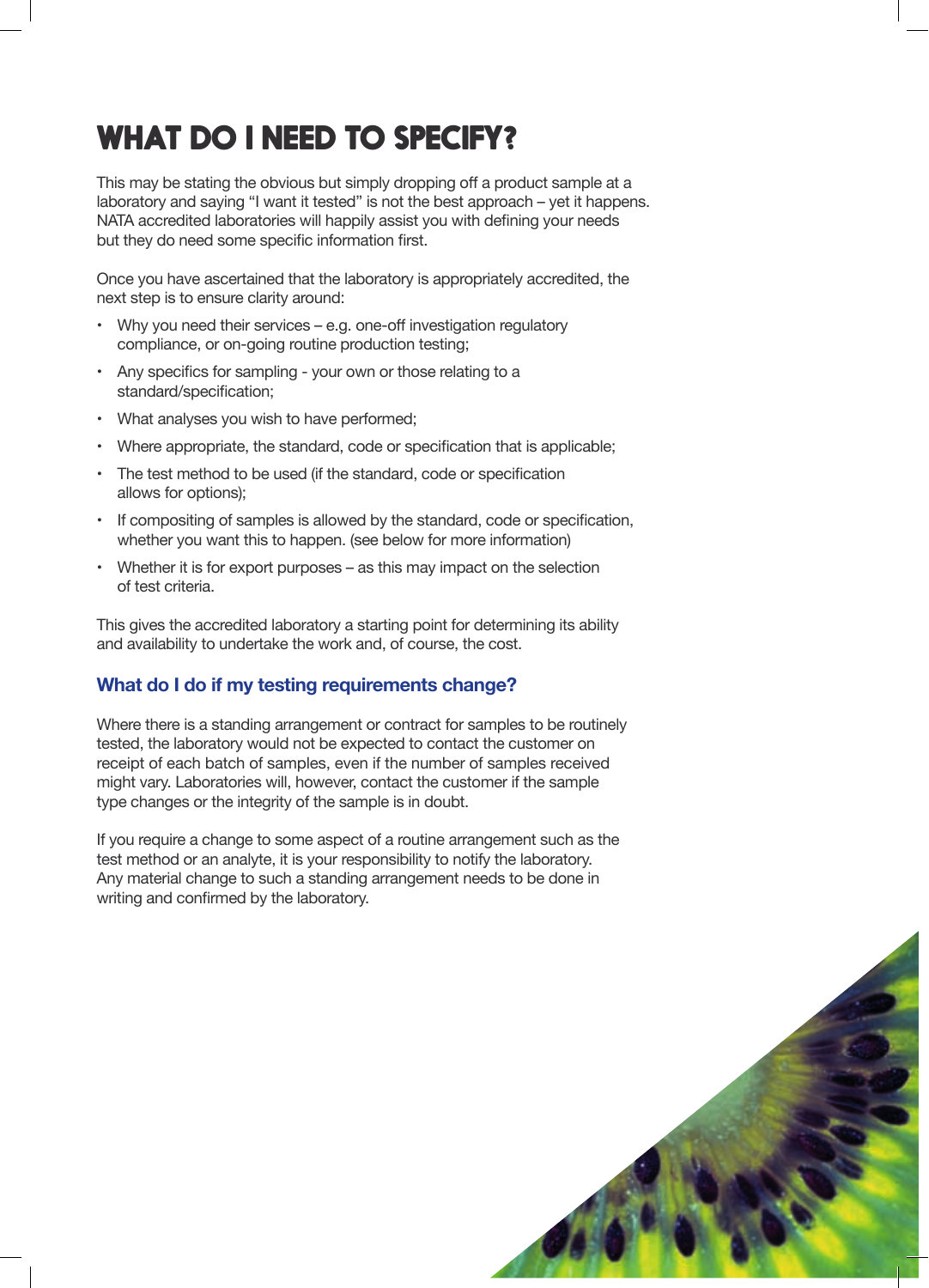## WHAT IS IMPORTANT WITH SAMPLES TO BE TESTED?

#### **Sample integrity**

The best quality testing service available is effectively useless if samples are compromised by:

- poor sampling plan and/or technique;
- inappropriate storage and transport (e.g. temperature, type of container, sealing, timeliness); and/or
- incorrect or inadequate labelling.

It is stating the obvious but samples supplied to a laboratory must be representative of the material being sampled. Compromising the integrity of the samples will waste everyone's time and your money.

#### **Supplying the correct amount/number of samples**

Codes such as the Food Standards Code are specific around the number and size of samples that need to be analysed. Ensuring that you supply the correct amount of material and/or correct number of samples will save angst with the laboratory and minimise the cost. If a standard or code does not mandate or provide guidance on sample size and/or the number, have the conversation with your laboratory.

#### **Compositing of samples**

As mentioned in the section on specifying what you want, compositing of samples is sometimes allowed for by standards, codes and specifications (e.g. Australia New Zealand Food Standards Code section 6 of Standard 1.4.1).

The obvious benefit of compositing is that multiple samples may be tested together which may reduce the cost of the test.

The downside is that if the analysis identifies the presence of a contaminant, it is not possible to identify in which sample or samples it was present. This may mean additional testing or possibly the need to quarantine batches that were actually free of contaminants.

If agreed that compositing is acceptable, it is important to provide clear instructions to the laboratory on how the samples are to be tested. Particular care should be paid to ensuring the sample volume or mass tested is in compliance with the requirements of the applicable standards, codes or specifications. If you are in doubt, this should be discussed with the laboratory or an independent technical expert. It is possible that some methods of compositing may lead to an insufficient volume of sample being tested if clear instruction is not given.

#### **"Samples tested as received"**

This statement is usually applied to test reports when the laboratory has not been responsible for the collection of samples. Use of this statement does not, however, remove the responsibility of the laboratory to test samples that are in a satisfactory condition. Laboratories are required to have procedures covering the acceptance of samples for testing.

This is especially important for many food samples (including water) that are not shelf stable. If a laboratory receives a sample that does not meet acceptance criteria, the laboratory must contact the customer and ascertain what action to take. The best option is to provide another sample but this is not always possible. In such cases the testing may be undertaken but the test report must include comments regarding the nature of the problem(s) with the samples and, where applicable, that caution is required when interpreting the result(s).

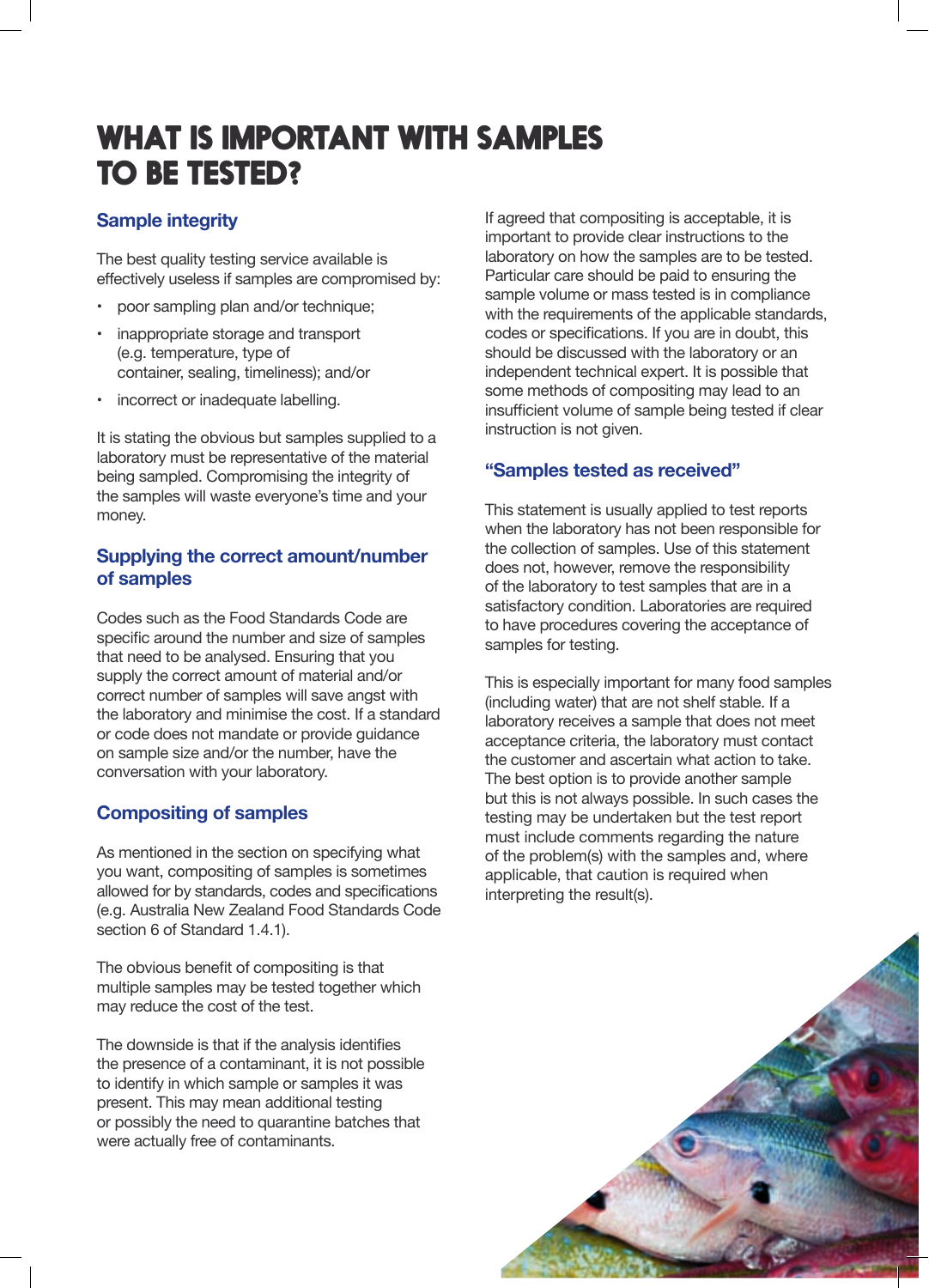# WHAT SHOULD I DO WITH MY TEST REPORTS?

ISO/IEC 17025 details what needs to be included in a test report. Additionally, some standards/standard methods describe how results are to be reported.

Nonetheless, customers should still check any report received to ensure that:

- it matches your request;
- it contains all of the information you need;
- the results are reported clearly and unambiguously; and
- the results are reported in the manner prescribed by the applicable standard, code or specification.

Unless the laboratory performing the tests has been involved in the sampling, the report may include a statement to the effect that "samples were tested as received". This indicates that the customer has been responsible for providing the samples to the laboratory in an appropriate manner.

If the sampling has been performed by another accredited laboratory or an accredited inspection body, details of the sampling should have also been provided in a NATA-endorsed report.

# COMMUNICATION IS THE KEY

The key to successfully gaining reliable testing data is effective communication between the laboratory and client.

Mutual understanding doesn't just happen, it must be pursued. Two particular points to remember:

- Initial clarity surrounding the purpose of the testing will aid all subsequent discussions and greatly improve the likelihood of obtaining the appropriate services;
- Communication shouldn't be a once-off event if you have questions having received the test report and something seems odd or doesn't make sense, ask.